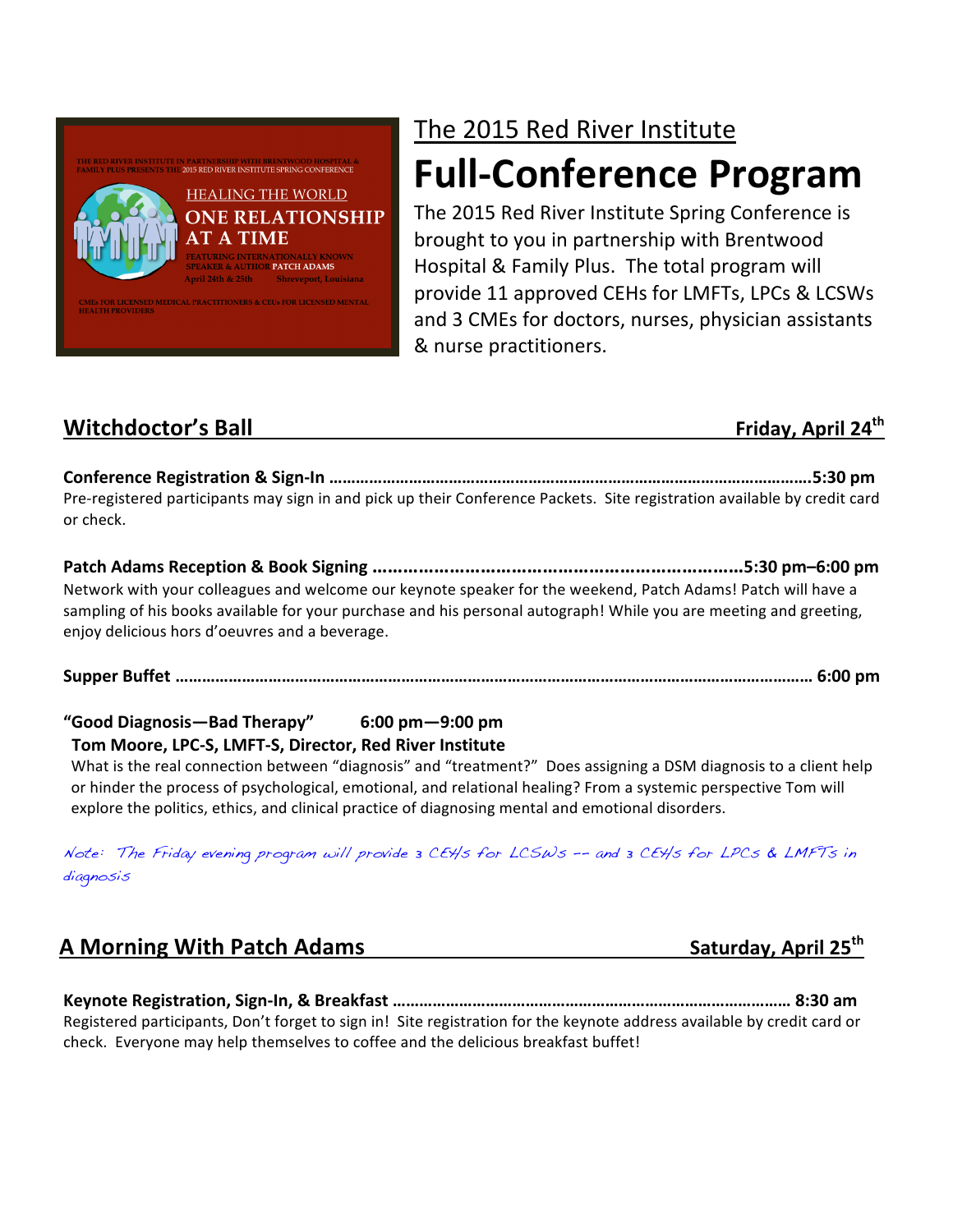**Keynote Address ……………………………………………………………………………………………………. 9:00 am—12:00 pm** The Red River Institute joins our partners Brentwood Hospital and Family Plus in welcoming our keynote speaker for the weekend. Patch Adams!

Note: Patch's keynote address will provide 3 CMEs for medical practitioners —and 3 CEHs for LMFTs, LPCs, & LCSWs

| <b>Afternoon Presentations</b> | Saturday, April 25th |
|--------------------------------|----------------------|
|                                |                      |

**Lunch Buffet** …………………………………………………………………………………………………………………………………..**12:00 pm**

#### "LPC Board of Examiners Update" **And Computers** (12:00 pm—1:45 pm

#### **Mary Alice Olsen, Executive Director, LPC Board of Examiners**

The Executive Director of the LPC Board will provide an update and comment on recent law and rule changes in Baton Rouge that affect the practices of licensed mental health providers in Louisiana as well as giving conferencegoers a glimpse of where licensure in our state is headed. Mary Alice's presentation will be followed by a Q&A forum.

#### **"Serious Mental Illness—The Ethics & Practice of Trans-Disciplinary 1:45 pm—3:05 pm Consultation"** - An Interactive Forum Mary Alice Olsen, Exec Dir, LPC Board Penny Millhollon, LPC, LMFT, Chair, MFTAC

Katherine Wilson, PhD, LMFT, LPC, RN Mark Reynaud, MA, LPC, LMFT

What does the law require of LPCs, and LMFTs when providing services to clients who have been diagnosed with a "serious mental illness?" Under what circumstances does the law require a nonmedical licensee to consult with a medical practitioner? Tom Moore, Director of the Red River Institute, will moderate our distinguished panel of medical and nonmedical mental health experts as they respond to these questions—and yours—in an interactive forum.

#### Note: The first two afternoon presentations will provide 3 CEHS for LMFTs & LPCs in ethics—and 3 CEHs for LCSWs

**Break** ………………………………………………………………………………………………………………………………..**3:05 pm—3:10 pm**